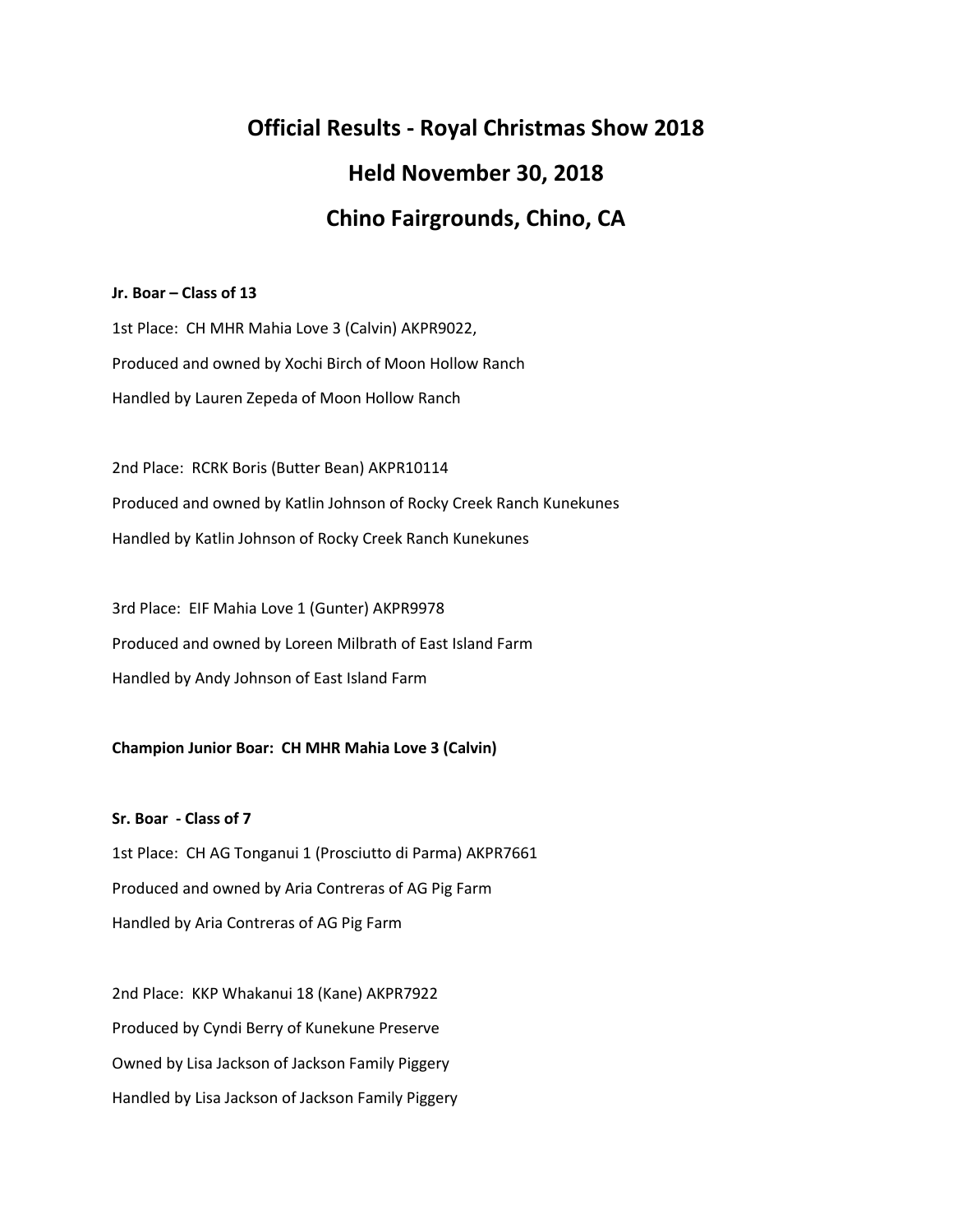3rd Place: USA BH Tutaki 4 (Contender) AKPR7359 Produced and owned by Lori Enright of The Historic USA Herd Handled by Gloria Weise of Shamrock Farm

# **Champion Senior Boar: CH AG Tonganui 1 (Prosciutto di Parma)**

**Jr. Yearling Boar – Class of 3** 1st Place: CH HCF Te Whangi 2 (Eurytides) AKPR6203 Produced and owned by Carrie Hoofnagle of Lonedove Farm Handled by Caroline Malott of Red Roof Kunekunes

2nd Place: USA Tonganui 22 (Chino) AKPR6203 Produced by Lori Enright of The Historic USA Herd and owned by Xochi Birch of Moon Hollow Ranch Handled by Antonia Guitas of Moon Hollow Ranch

3rd Place: BBK Boris 4 (Ricky) AKPR7410 Produced and owned by Kelley McClain of Bertie Bees Kuney Kunes Handled by David McClain of Bertie Bees Kuney Kunes

# **Champion Jr. Yearling Boar: CH HCF Te Whangi 2 (Eurytides)**

**Sr. Yearling Boar** No entries received

# **Aged Boar – Class of 5** 1st Place: N CH USA Andrew 23+ (Louise) AKPR2922 Produced and owned by Lori Enright of The Historic USA Herd Handled by Dawn Larson of Dayhen Farm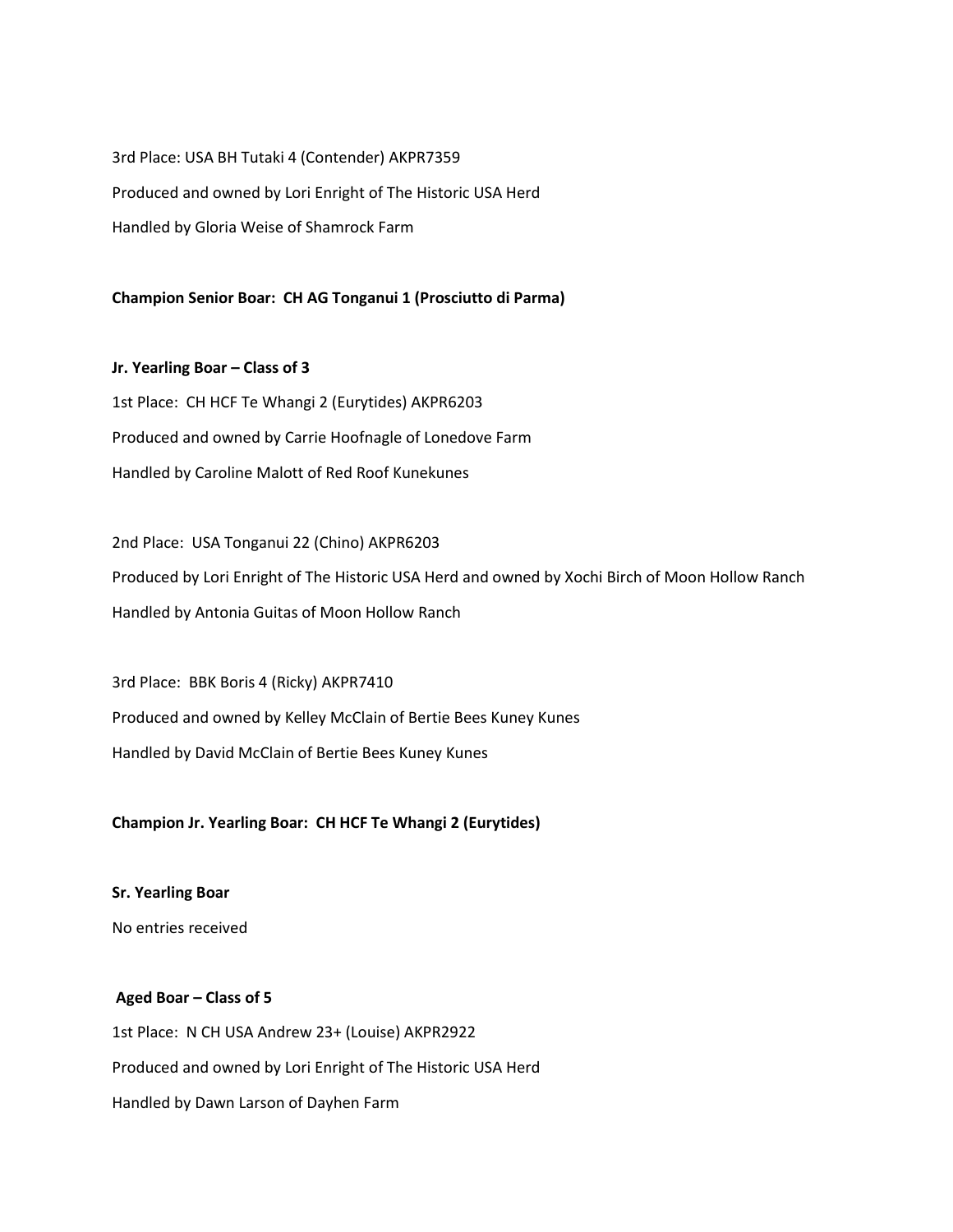2nd Place: RELIC Boris 2 (Redford) AKPR5336 Produced by Jessica Kellner of Relic Run Farm and owned by Kelley McClain of Bertie Bees Kuney Kunes Handled by David McClain of Bertie Bees Kuney Kunes

3rd Place: JFP Mahia Love 1+ (Grunt) AKPR5313 Produced and owned by Lisa Jackson of Jackson Family Piggery Handled by Ed Jackson of Jackson Family Piggery

**Champion Aged Boar: N CH USA Andrew 23+ (Louise)**

#### **GRAND CHAMPION BOAR: N CH USA Andrew 23+ (Louise)**

**Jr. Sow – Class of 12 (13 entries, 1 scratch)** 1st Place: S N CH USA Jenny 190 (Tetley Tea) AKPR9168 Produced and owned by Lori Enright of The Historic USA Herd Handled by Dawn Larson of Dayhen Farm

2nd Place: MHR Jenny 1 (Dotti) AKPR9025 Produced and owned by Xochi Birch of Moon Hollow Ranch Handled by Antonia Guitas of Moon Hollow Ranch

3rd Place: EIF Jenny 3 (Charlotte) AKPR9440 Produced and owned by Loreen Milbrath of East Island Farm Handled by Loreen Milbrath of East Island Farm

**Champion Jr. Sow: S N CH USA Jenny 190 (Tetley Tea)**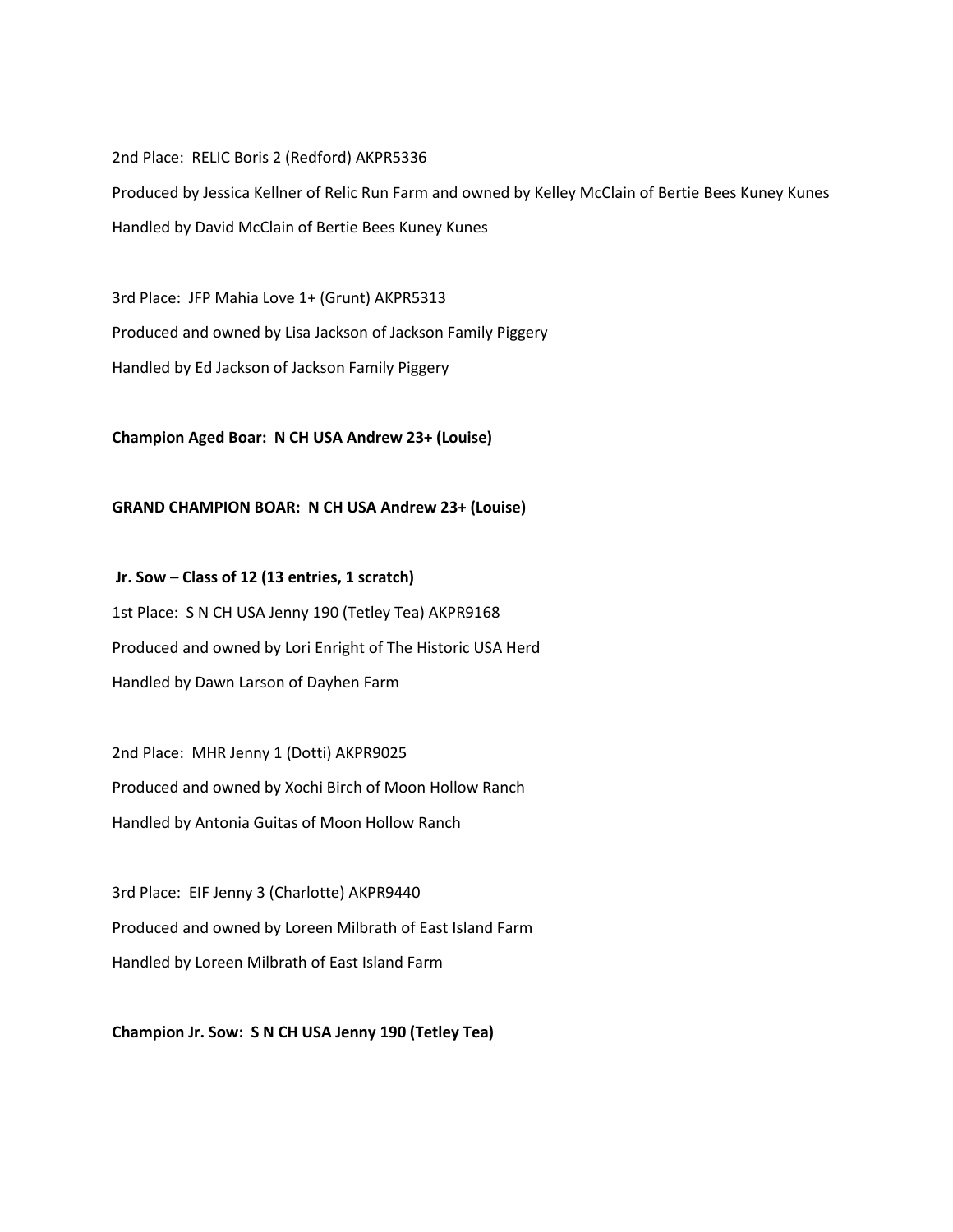#### **Sr. Sow – Class of 9**

1st Place: CH USA Rona 15 (Vanity Fair) AKPR8976 Produced and owned by Lori Enright of The Historic USA Herd Handled by Dawn Larson of Dayhen Farm

2nd Place: AG Aria Giana 5 (Candied Marzipan) AKPR7663 Produced and owned by Aria Contreras of AG Pig Farm Handled by Aria Contreras of AG Pig Farm

3rd Place: JFP Tapeka 2 (Tink) AKPR8458

Produced by Lisa Jackson of Jackson Family Piggery and owned by Kelley McClain of Bertie Bees Kuney Kunes

Handled by David McClain of Bertie Bees Kuney Kunes

#### **Champion Sr. Sow: CH USA Rona 15 (Vanity Fair)**

**Jr. Yearling Sow – Class of 8 (9 entries/1 scratch)** 1st Place: CH USA Jenny 191 (Allan's Red Girl) AKPR10368 Produced and owned by Lori Enright of The Historic USA Herd Handled by Gloria Weise of Shamrock Farm

2nd Place: BBK Rona 9 (Fancy) AKPR6664 Produced and owned by Kelley McClain of Bertie Bees Kuney Kunes Handled by David McClain of Bertie Bees Kuney Kunes

3rd Place: Waddell Creek Farm Tapeka 3 (Tessa) AKPR9129 Owned by Emily Peterson of Rainier Kunekune Ranch Handled by Emily Peterson of Rainier Kunekune Ranch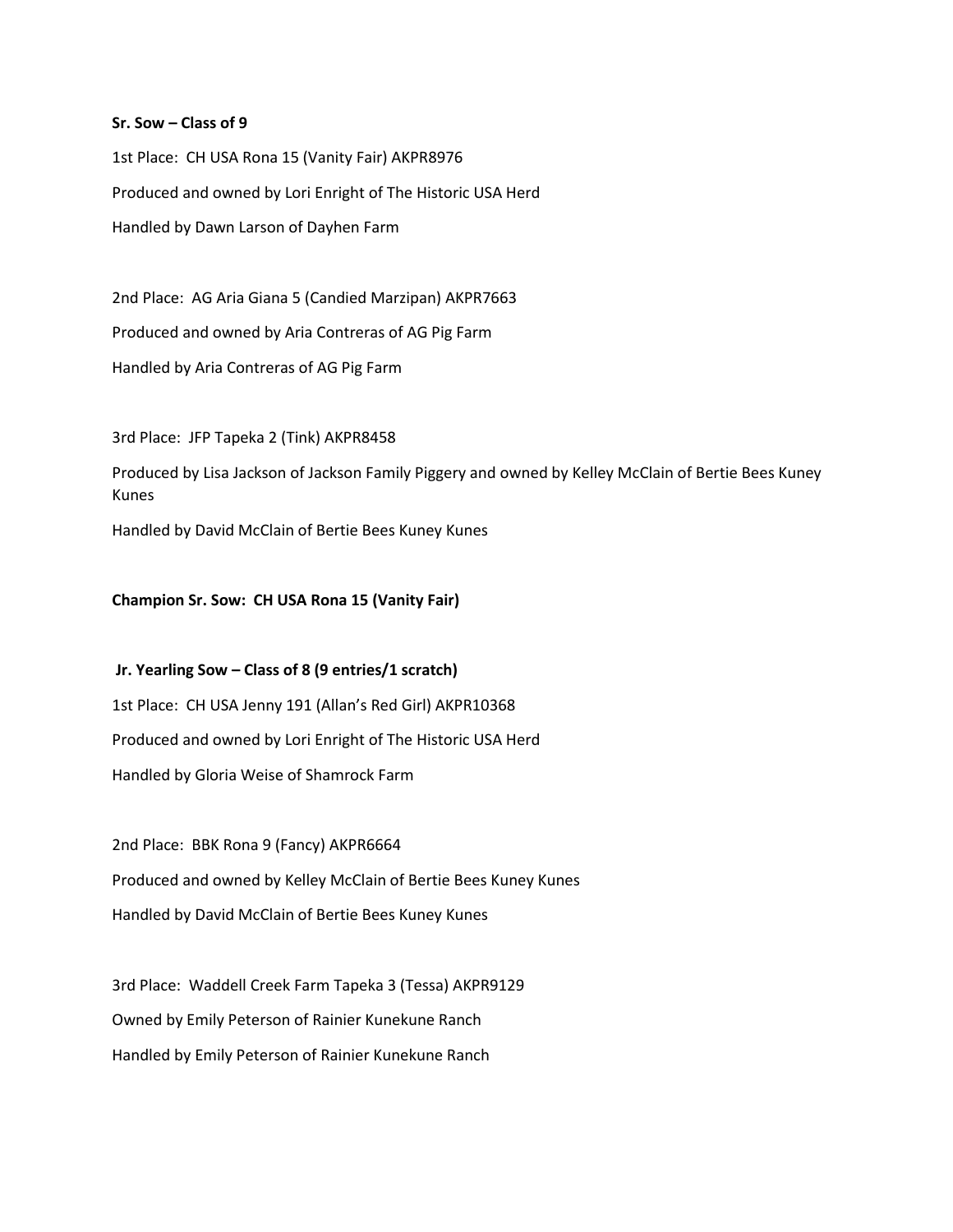#### **Champion Jr. Yearling Sow: CH USA Jenny 191 (Allan's Red Girl)**

**Sr. Yearling Sow – Class of 2 (entries 3/1 scratch)** 1st Place: N Res. CH BVF Trish 6 (Thistle) AKPR6018 Produced by Alana Foor of Black Valley Farm and owned by Xochi Birch of Moon Hollow Ranch Handled by Antonia Guitas of Moon Hollow Ranch

2nd Place: GMF Sally 18+ (Isa) AKPR6281 Produced and owned by Loreen Milbrath of East Island Farm Handled by Andy Johnson of East Island Farm

**Champion Sr. Yearling Sow: S CH BVF Trish 6 (Thistle)**

#### **Aged Sow – Class of 7 (8 entries/1 scratch)**

1st Place: CH USA Rona 9+ (Juno) AKPR3084

Produced by Lori Enright of The USA Historic Herd and owned by Emily Peterson of Rainier Kunekune Ranch

Handled by Emily Peterson of Rainier Kunekune Ranch

2nd Place: HCF Trish 1 (Minnow) AKPR4808 Produced by Katya Johnson of Humpy Creek Farm and owned by Carrie Hoofnagle of Lonedove Farm Handled by Caroline Malott of Red Roof Kunekunes

3rd Place: USA Jenny 180++ (Majesty) AKPR5482 Produced and owned by Lori Enright of The Historic USA Herd Handled by Gloria Weise of Shamrock Farm

**Champion Aged Sow: CH USA Rona 9+ (Juno)**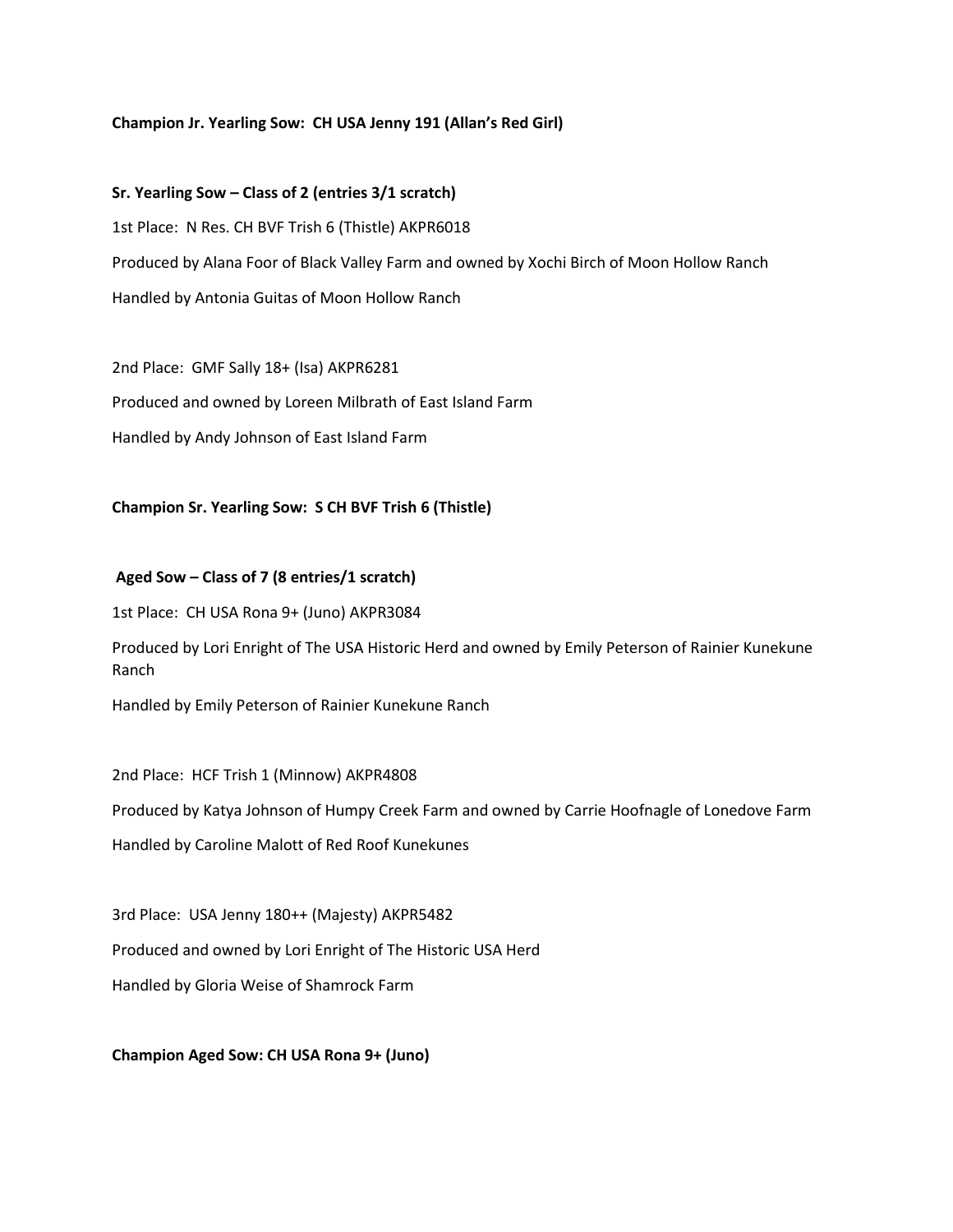# **GRAND CHAMPION SOW: Res. N CH BVF Trish 6 (Thistle)**

Handled by Antonia Guitas of Moon Hollow Ranch

# **ROYAL SUPREME CHAMPION: N CH USA Andrew 23+ (Louise)**

Handled by Dawn Larson of Dayhen Farm

# **Get of Sire – Class of 1**

Champion: CH VERIFIED Mahia Love 8+ (Rhett) AKPR5312 Shown with CH JFP Tapeka 1+ (Roxy) AKPR5833 and CH JFP Mahia Love 1+ (Grunt) Owned by Lisa Jackson of Jackson Family Piggery Handled by Lisa Jackson of Jackson Family Piggery

# **Produce of Dam – Class of 3**

Champion: CH LOLA Jenny 1+ (Snoots) AKPR5116

Shown with CH MHR Mahia Love 3 (Calvin) AKPR9022 and MHR Jenny 1 (Dotti) AKPR9025

Produced by Chris and Lori Melancon of LOLA Sonoma Farms and owned by Xochi Birch of Moon Hollow Farm

Handled by Antonia Guitas of Moon Hollow Ranch

Res. Champion: USA Wilsons Gina 22 (Plum Pudding) AKPR1694

Shown with USA Mahia Love 137 (Bakers Boy) AKPR8305 and USA Jenny 30 (Patty Cake) AKPR8309

Produced and owned by Lori Enright of The Historic USA Herd

Handled by Dawn Larson of Dayhen Farm

#### **Classic Head – Class of 21 – Judge walked pens**

Champion: CH BBK Rona 5 (Ruby) AKPR6660

Produced by Kelley McClain of Bertie Bees Kuney Kunes and owned by Katlin Johnson of Rocky Creek Ranch